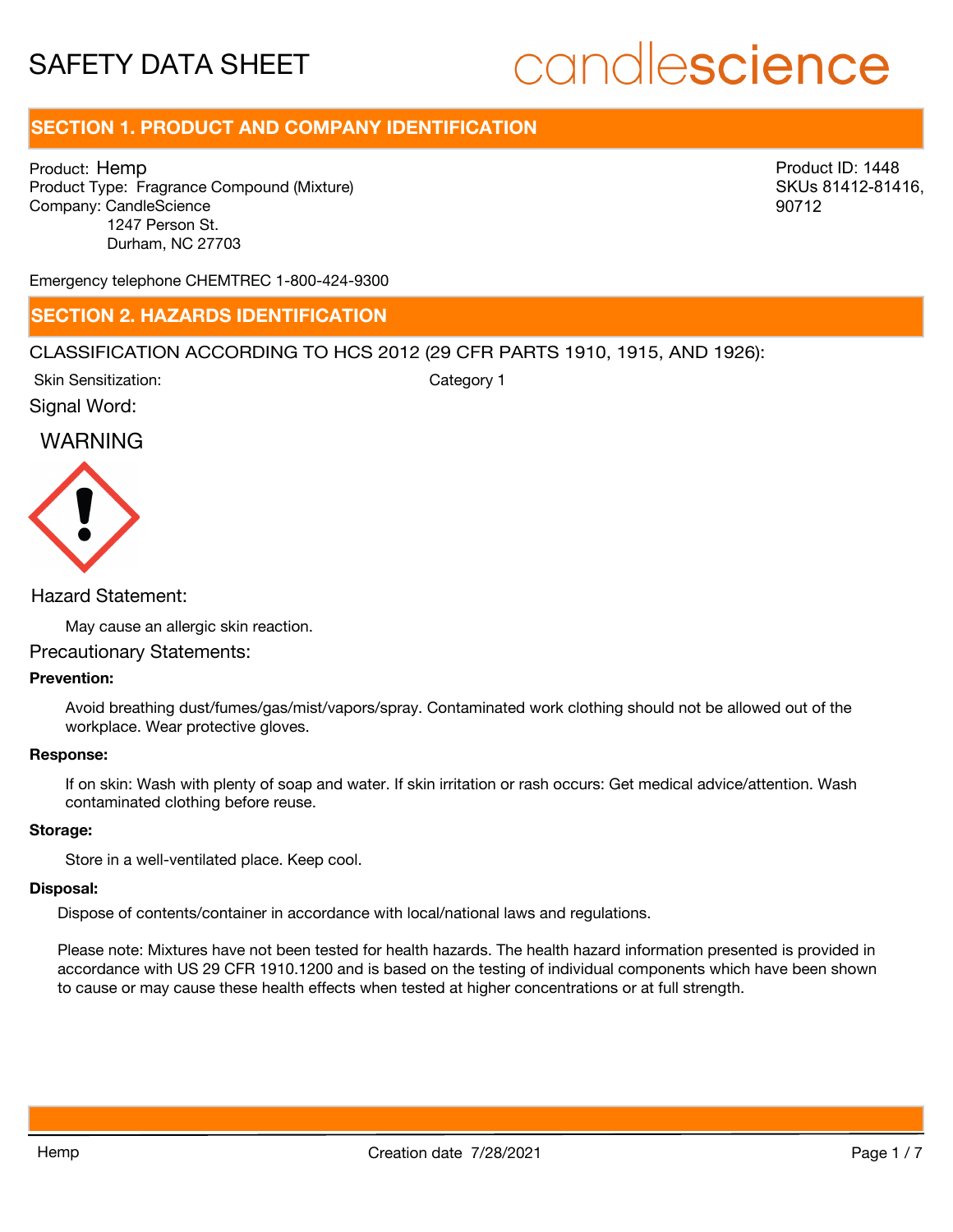# candlescience

## **SECTION 3. COMPOSITION/INFORMATION ON INGREDIENT**

| Hazardous components                                                      | CAS No.        | Weight % |
|---------------------------------------------------------------------------|----------------|----------|
| 1,3,4,6,7,8-Hexahydro-4,6,6,7,8,8-hexamethylcyclopenta[g]-2-benzopyran    | 1222-05-5      | $5 - 10$ |
| [1R-(1a,4b,4aa,6b,8aa)]-octahydro-4,8a,9,9-tetramethyl-1,6-methano-1(2H)- | 5986-55-0      | $1 - 3$  |
| 2,4-Dimethyl-4-phenylitetrahydrofuran                                     | 82461-14-1     | $1 - 3$  |
| Linalyl acetate                                                           | 115-95-7       | $\leq$ 1 |
| alpha-isoMethyl ionone                                                    | $127 - 51 - 5$ | $\leq$ 1 |
| d-Limonene                                                                | 5989-27-5      | $\leq$ 1 |
| Benzyl benzoate                                                           | 120-51-4       | $\leq$ 1 |
| Dihydrofarnesal                                                           | 51513-58-7     | $\leq$ 1 |
| Linalool                                                                  | 78-70-6        | $\leq$ 1 |
| β-Caryophyllene                                                           | $87 - 44 - 5$  | $\leq$ 1 |
| 4-Methyl-3-decen-5-ol                                                     | 81782-77-6     | $\leq$ 1 |
| beta-Pinene                                                               | $127 - 91 - 3$ | $\leq$ 1 |

## **SECTION 4. FIRST AID MEASURES**

## Inhalation:

Remove casualty to fresh air and keep warm and at rest. In case of respiratory tract irritation, consult a physician.

## Skin contact:

Change contaminated, saturated clothing. After contact with skin, wash immediately with plenty of water and soap. In case of skin reactions, consult a physician.

#### Eye contact:

In case of contact with eyes flush immediately with plenty of flowing water for 10 to 15 minutes holding eyelids apart and consult an ophthalmologist.

## Ingestion:

If accidentally swallowed rinse the mouth with plenty of water (only if the person is conscious) and obtain immediate medical attention. Do not induce vomiting.

## Most important symptoms:

No known symptoms to date.

Indication of immediate medical attention:

Treat symptomatically.

## General information:

When in doubt or if symptoms are observed, get medical advice.

## **SECTION 5. FIREFIGHTING MEASURES**

Suitable extinguishing media: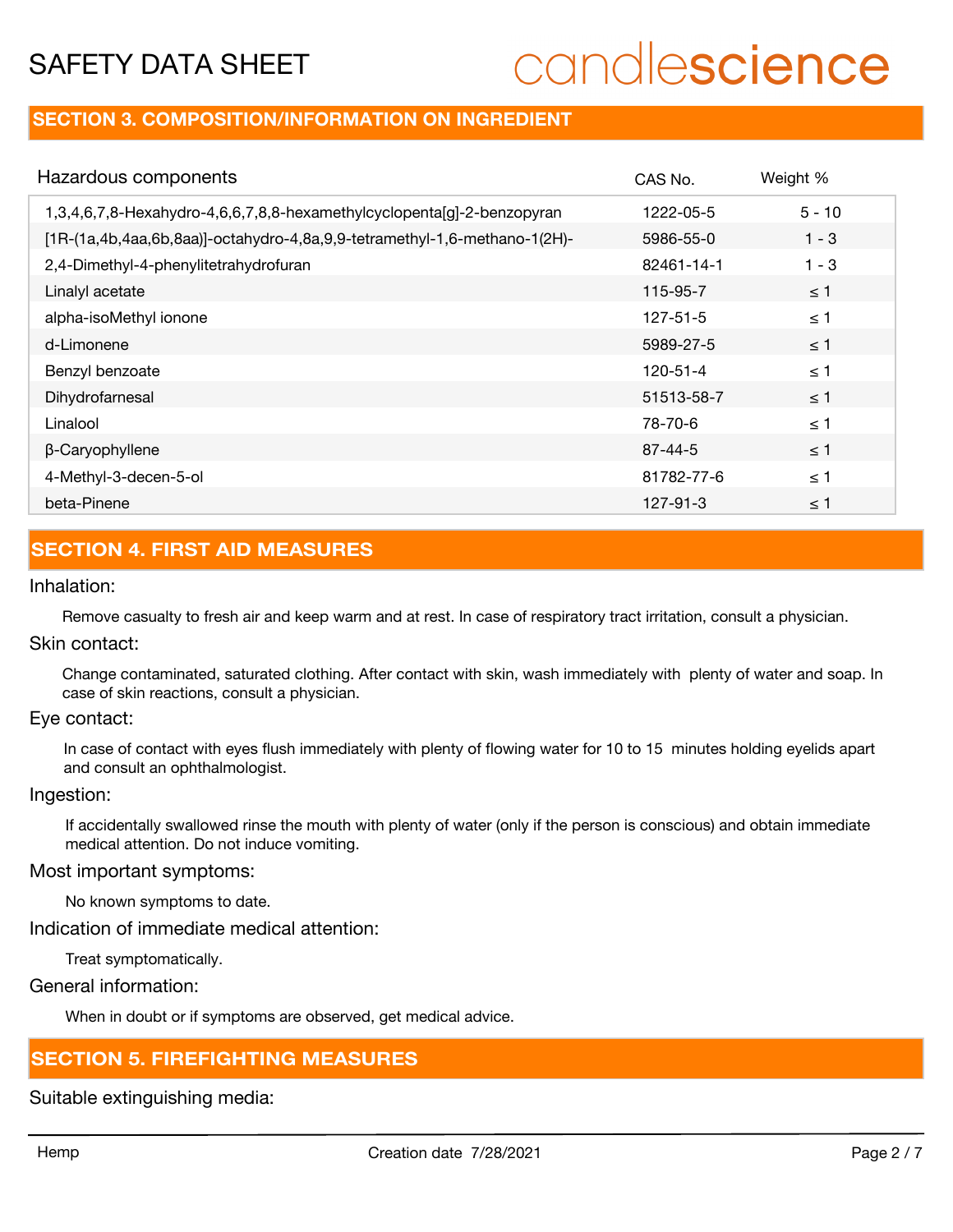# candlescience

Foam, carbon dioxide, or dry chemical.

## Unsuitable extinguishing media:

Avoid use of water in extinguishing fires.

## Specific hazards:

During fire, gases hazardous to health may be formed. Do not allow run-off from fire fighting to enter drains or water courses.

## Special fire fighting procedures:

Wear self-contained breathing apparatus for firefighting. Move containers from fire area if it can be done safely. Use water spray jet to protect personnel and to cool endangered containers.

## **SECTION 6. ACCIDENTAL RELEASE MEASURES**

## Personal precautions, protective equipment and emergency procedures:

Evacuate personnel to safe areas. Remove all sources of ignition. Ensure adequate ventilation. Keep people away from and upwind of spill/leak. Wear appropriate protective equipment and clothing during clean-up.

#### Environmental precautions:

Do not allow to enter into soil/subsoil. Do not allow to enter into surface water or drains. Dispose of in accordance with local regulations. Local authorities should be advised if significant spillage cannot be contained.

## Methods and materials for containment and cleaning up:

Soak up with inert absorbent material (e.g. sand, silica gel, vermiculite). Keep in suitable and closed containers for disposal. Clean contaminated floors and objects thoroughly while observing environmental regulations.

## **SECTION 7. HANDLING AND STORAGE**

#### Precautions for safe handling:

Avoid contact with skin and eyes. Avoid prolonged inhalation of vapors. Wash hands and other exposed areas with mild soap and water before eating, drinking or smoking and when leaving work. Handle in accordance with good industrial hygiene and safety practices.

Conditions for safe storage, including any incompatibilities:

Store in tightly closed and upright container in a cool, dry, ventilated area. Store away from light, heat, and sources of ianition.

## **SECTION 8. EXPOSURE CONTROLS/PERSONAL PROTECTION**

## Exposure Guidelines:

ACGIH: beta-Pinene (CAS 127-91-3) TWA 20 ppm

ACGIH: d-Limonene (CAS 5989-27-5) TWA 5 ppm

## Appropriate Engineering Controls:

## **Ventilation:**

Use engineering controls to maintain airborne levels below exposure limit requirements or guidelines. If there are no applicable exposure limit requirements or guidelines, use only with adequate ventilation. Local exhaust ventilation may be necessary for some operations.

Personal Protective Equipment: **Eye protection:**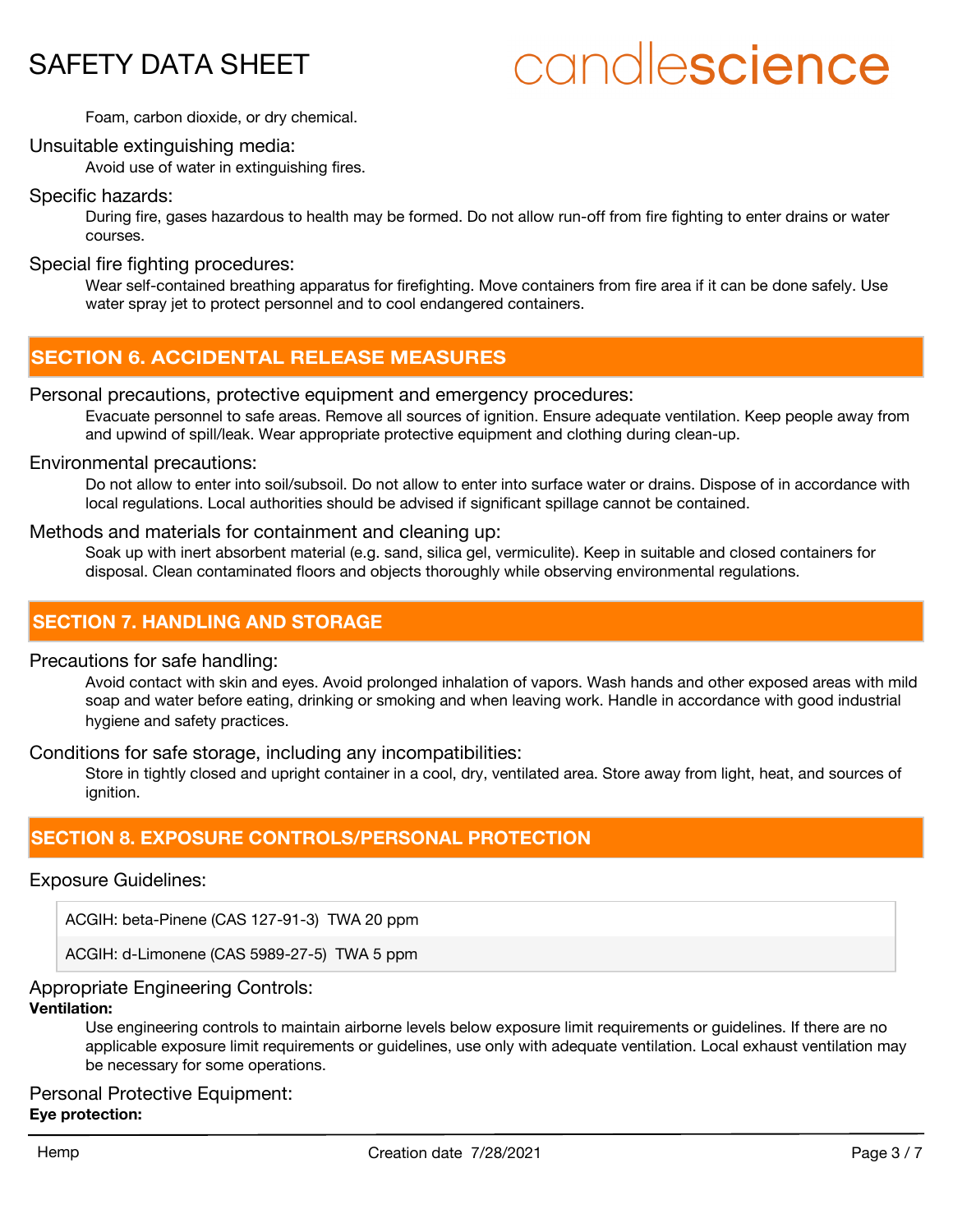

## candlescience

Ensure that eyewash stations and safety showers are close to the workstation location. Chemical resistant goggles must be worn.

#### **Hand protection:**

Wear chemical resistant gloves suitable for this material as determined by a hazard assessment. Gloves should be discarded and replaced if there is any indication of degradation or chemical breakthrough.

#### **Skin and body protection:**

Wear protective clothing suitable for this material as determined by a hazard assessment.

#### **Respiratory protection:**

Respiratory protection should be worn when workplace exposures exceed exposure limit requirements or guidelines. If there are no applicable exposure limits or guidelines, use an approved respirator where there is a potential for adverse effects, including but not limited to respiratory irritation or odor, where indicated or required by the exposure assessment. Selection of air-purifying or positive-pressure supplied air will depend on the results of the exposure assessment which includes an evaluation of the specific operations and the actual or potential airborne concentrations. The type of cartridge or filter to be used must be selected and approved for the chemical, class, or classes of chemicals likely to be encountered in the workplace. For emergency conditions, use an approved positive-pressure self-contained breathing apparatus.

## **General hygiene considerations:**

Handle in accordance with good industrial hygiene and safety practice. Remove contaminated clothing and protective equipment before entering eating areas. Wash hands before breaks and immediately after handling the product.

## **SECTION 9. PHYSICAL AND CHEMICAL PROPERTIES**

| Appearance:                                          | Liquid                         |  |
|------------------------------------------------------|--------------------------------|--|
| Color:                                               | Light yellow to yellow         |  |
| Odor:                                                | Characteristic                 |  |
| Odor threshold:                                      | N/A                            |  |
| pH:                                                  | N/A                            |  |
| Melting point:                                       | N/A                            |  |
| Boiling point:                                       | N/A                            |  |
| Flashpoint:                                          |                                |  |
| Evaporation Rate (Butyl Acetate = 1): $N/A$          |                                |  |
| Flammability (solid, gas):                           | N/A                            |  |
| Upper lower flammability or explosive limits:<br>N/A |                                |  |
| Vapor density (Air=1):                               | N/A                            |  |
| Vapor pressure:                                      | 0.110 mmHg@20°C (calculated)   |  |
| Specific gravity (H2O=1):                            | $0.8880 - 0.8980$ (D25°C/25°C) |  |
| Solubility in water:                                 | N/A                            |  |
| Solubility in other solvents:                        | N/A                            |  |
| Partition coefficient: n-octanol/water:<br>N/A       |                                |  |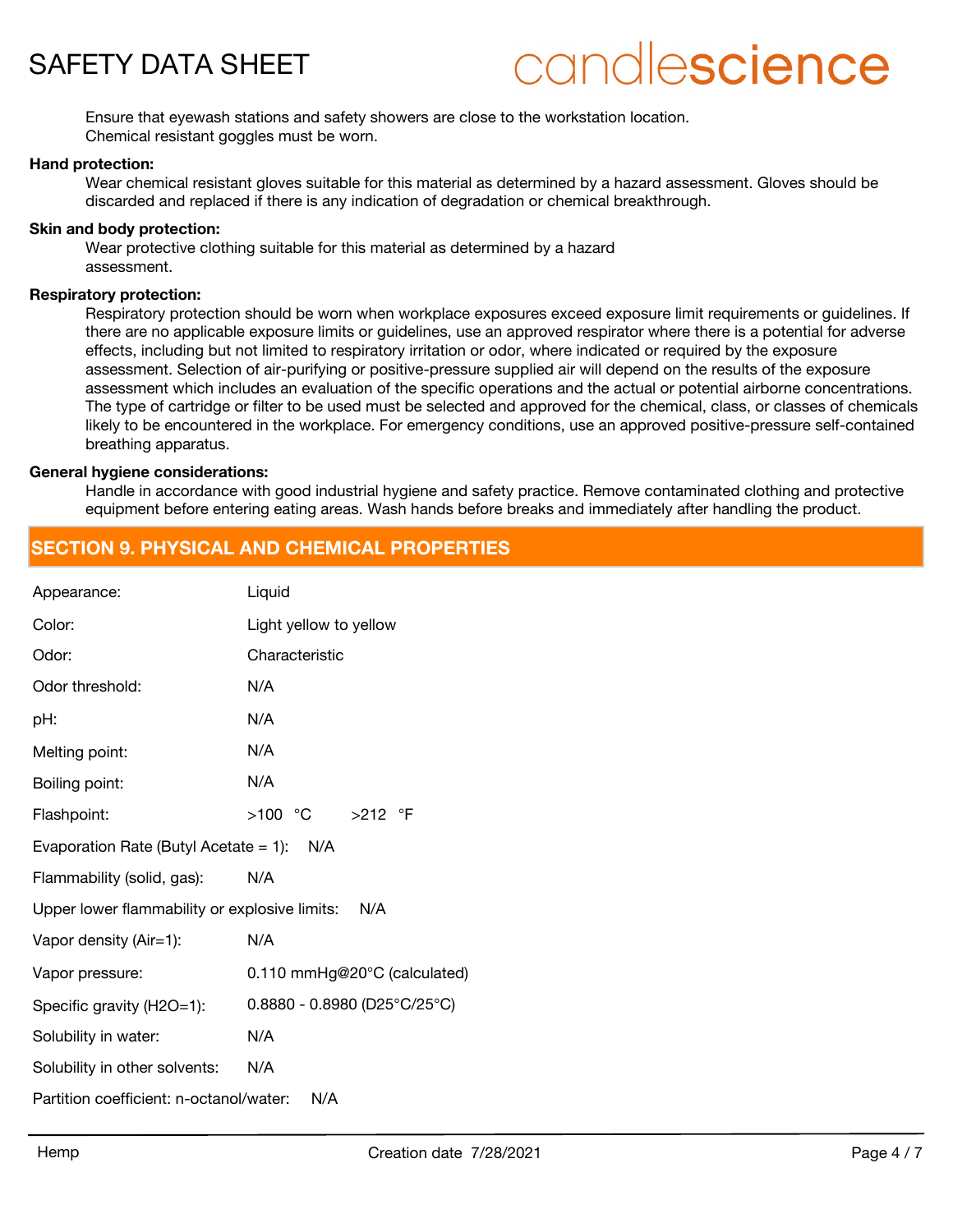# candlescience

| Auto-ignition temperature: | N/A             |
|----------------------------|-----------------|
| Decomposition temperature: | N/A             |
| Kinematic viscosity:       | N/A             |
| Dynamic viscosity:         | N/A             |
| Explosive properties:      | N/A             |
| Oxidizing properties:      | N/A             |
| Refractive index:          | 1 4570 - 1 4670 |

## **SECTION 10. STABILITY AND REACTIVITY**

## **Chemical stability:**

The product is stable and non-reactive under normal conditions of use, storage and transport.

## **Possibility of hazardous reactions:**

Material is stable under normal conditions.

## **Conditions to avoid:**

Heat, flames and sparks. Temperature extremes and direct sunlight.

## **Incompatible materials:**

Strong oxidizing agents. Strong acids. Strong Bases.

### **Hazardous decomposition products:**

No hazardous decomposition products are known.

## **SECTION 11. TOXICOLOGICAL INFORMATION**

#### **Acute oral toxicity:**

5512 mg/kg

#### **Acute dermal toxicity:**

5615 mm/kg

## **Acute inhalation toxicity:**

N/A

#### **Skin corrosion/irritation:**

N/A

**Serious eye damage/eye irritation:**

N/A

**Respiratory or skin sensitization:**

N/A

## **Mutagenicity:**

N/A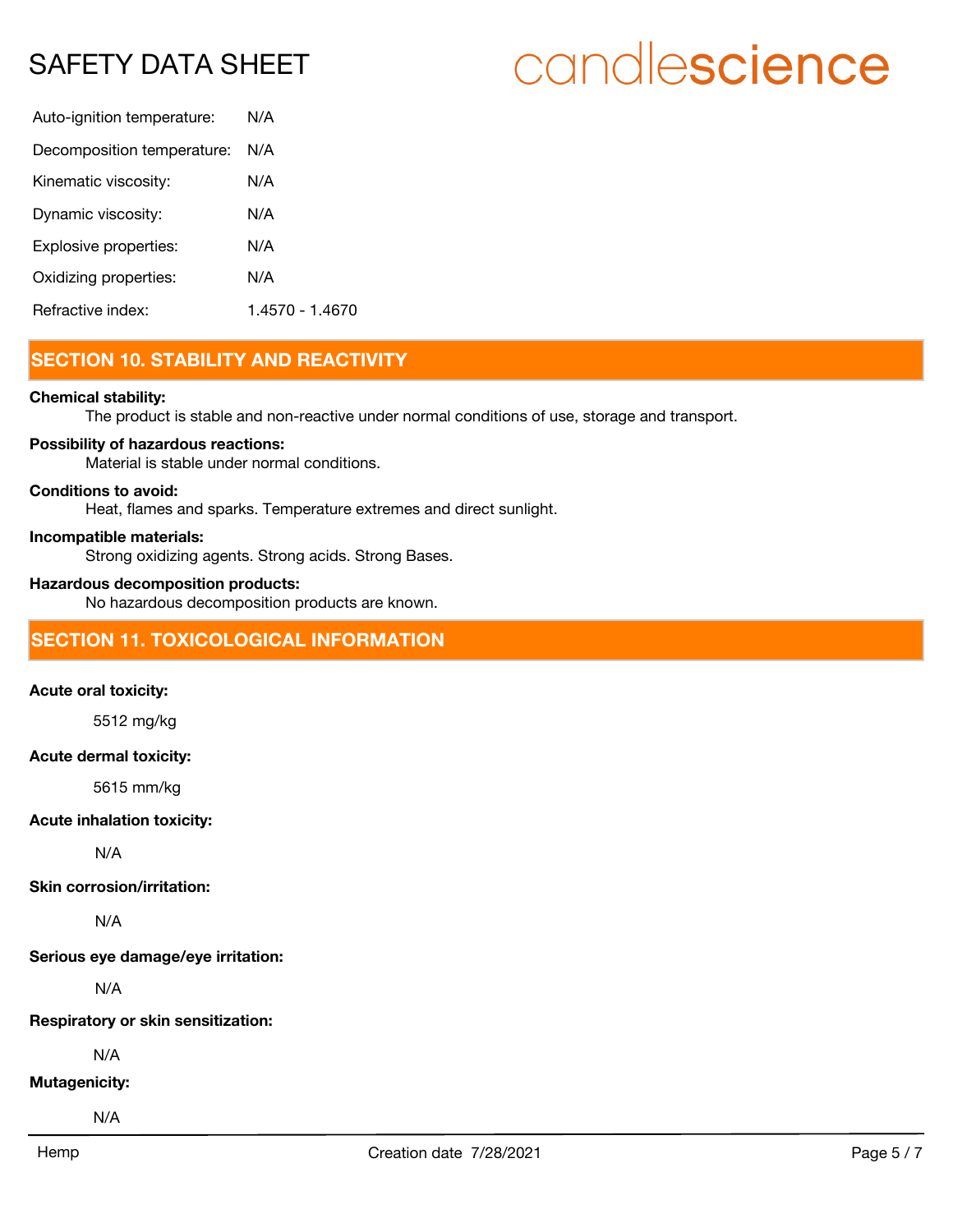# candlescience

## **Reproductive toxicity:**

N/A

## **Carcinogenicity:**

N/A

Please note: Mixtures have not been tested for health hazards. The health hazard information presented is provided in accordance with US 29 CFR 1910.1200 and is based on the testing of individual components which have been shown to cause or may cause these health effects when tested at higher concentrations or at full strength.

## **SECTION 12. ECOLOGICAL INFORMATION**

#### **Ecotoxicity:**

Toxic to aquatic life with long lasting effects.

## **Persistence and Degradability:**

N/A

## **Bioaccumulation:**

N/A

#### **Other Adverse Effects:**

N/A

## **SECTION 13. DISPOSAL CONSIDERATIONS**

#### **Disposal instructions:**

Collect and reclaim or dispose in sealed containers at licensed waste disposal site. Do not allow this material to drain into sewers/water supplies. Do not contaminate ponds, waterways or ditches with chemical or used container. Dispose of contents/container in accordance with local/regional/national/international regulations.

#### **Local disposal regulations:**

Dispose in accordance with all applicable regulations.

## **Hazardous waste code:**

The waste code should be assigned in discussion between the user, the producer and the waste disposal company.

## **Waste from residues/unused products:**

Dispose of in accordance with local regulations. Empty containers or liners may retain some product residues. This material and its container must be disposed of in a safe manner.

#### **Contaminated packaging:**

Since emptied containers may retain product residue, follow label warnings even after container is emptied. Empty containers should be taken to an approved waste handling site for recycling or disposal.

## **SECTION 14. TRANSPORT INFORMATION IATA UN Number:** 3082 Environmentally hazardous substance, liquid, n.o.s (1,3,4,6,7,8-Hexahydro -4,6,6,7,8,8-hexamethylindeno[5,6-c]pyran AND 3-Methyl-4-(2,6,6,-trimethyl-2- **IATA UN Proper Shipping Name: IATA Transport Hazard Class:** 9